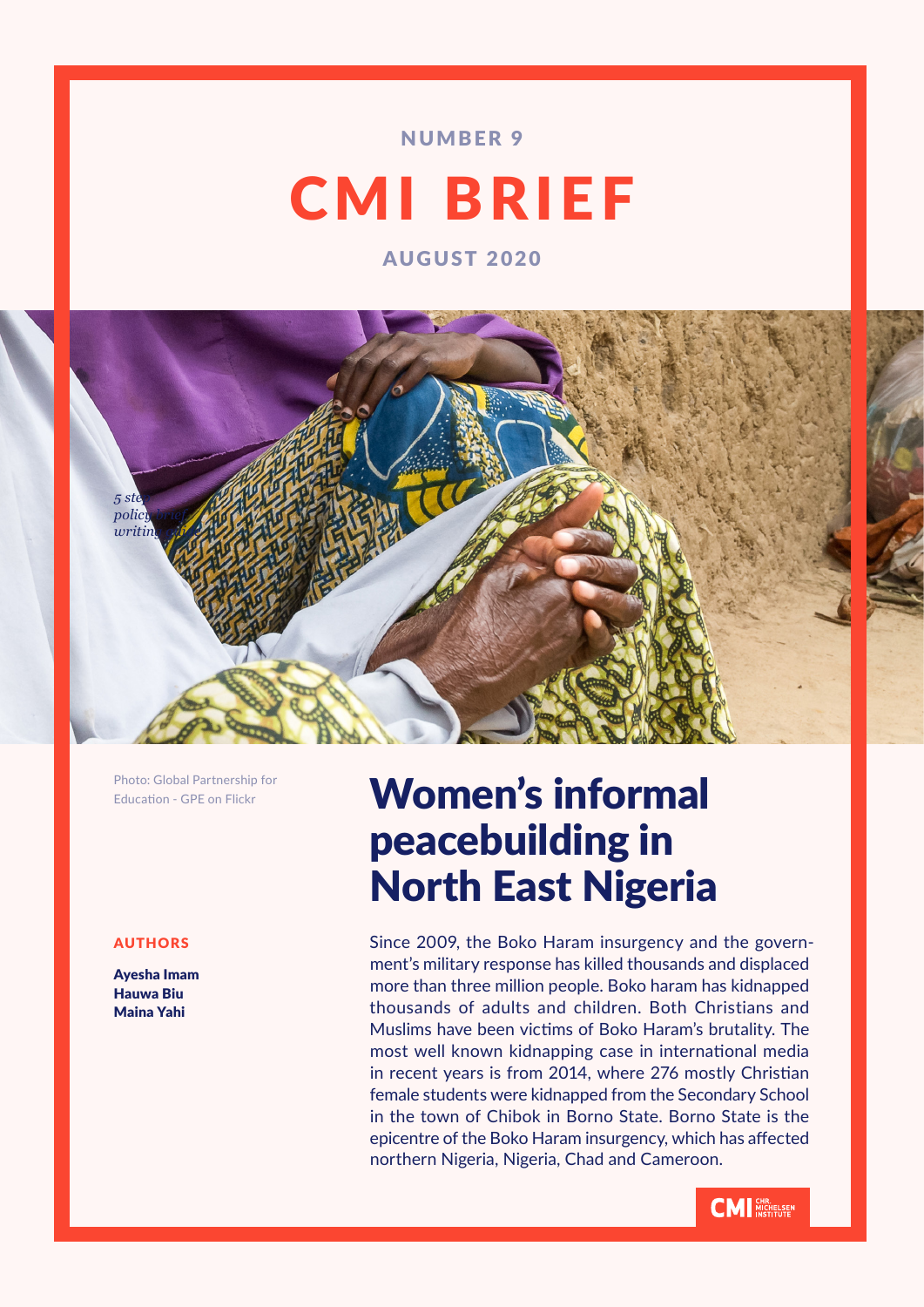# Boko Haram and the Insurgency

Jama'atu Ahlis Sunnah Lida'awati wal Jihad (JAS), commonly known as Boko Haram has waged an armed campaign against the Nigerian state since 2009. Boko Haram means "Western education is a sin" in Hausa, the dominant language of the

north-eastern region of Nigeria. Its ultimate goal is to create an Islamic state. Boko Haram's leader, Abubakar Shekau has pledged allegiance to the Islamic State (IS) since 2015.

The insurgency has dramatically affected the lives of women and girls living in this region. Over 2,000 women and girls are estimated to have been abducted since the start of the insurgency. Women and girls are forced to take on domestic service, including cooking and cleaning, sexual abuse through forced marriage or as sex slaves, according to Human Right Watch. They are also trained to take on conflict service tasks, such as information gathering. Although men are more at risk of being killed, women and girls may also be killed as they are suspected to be security force collaborators or as insurgency combatants, including so-called 'suicide' bombers, many of whom are girls too young to consent, and women under coercion.

### Women and Marginalization in the North East

The North East of Nigeria is a heavily patriarchal society, both in the predominantly Muslim community and in the Christian community. The region's religious and cultural norms have defined women's status through reproduction and largely confined them to a domestic role (despite their actual participation in agricultural tasks). Women's access to education and formal labor market is restricted in a context where men as seen as breadwinners and women as caregivers. Women in the North East do not usually own land or homes which makes them vulnerable in case of divorce or widowhood. Northern women are furthermore politically marginalised. The representation of women in legislative state assemblies in the North East is extremely low. Cultural, religious and legal inequalities combined with poverty, has contributed to further marginalization with high female illiteracy, low school attendance and high rates of child marriage.

This context places restrictions on women's mobility and plays on conservative gender ideologies, which are further acted on by the insurgency. This complicates peacebuilding and specifically the inclusion of women as full actors in prevention, protection, mediation and peace building including reconstruction.

#### Methodology

We engaged mostly from people directly affected by the conflict. We ran four volunteer-based discussion groups with women in Internally Displaced Peoples' (IDP) camps in Maiduguri, where the largest number of IDPs are now. Similarly, three volunteer discussion groups were held with IDP women living in host neighbourhoods of Maigduguri. The seven discussion groups comprised around seventy women, coming from eighteen local government areas of North East Nigeria. In the IDP Camps, we also observed anti-stigmatisation awareness sessions and community tolerance and mediation trainings, and psycho-social counselling group sessions. In addition, we spoke with around 20 women there who had returned to Konduga Local Government area, as the army had declared it safe. In addition to the focused discussion groups, we also had informal conversations with IDP women.

In addition to talking with IDP women themselves we conducted 25 interviews with representatives of women's rights, peace, religious and community groups and networks, state agencies, traditional leaders, International Nongovernmental Organizations (INGO) representatives in security, humanitarian aid and reconstruction, policy-makers, researchers and individual activists in both Maiduguri at the local state level and Abuja, the federal capital territory.

Following the preliminary analysis of the data from the discussion groups and the interviews, a series of five workshops were held, with the women IDPs in Maiduguri and select groups of the interviewees in both Maiduguri and Abuja. These workshops fed back the researchers' analyses for critique and revision, and which worked on developing recommendations based on the revised analyses and jointly agreeing them. These recommendations are presented in the latter part of this chapter.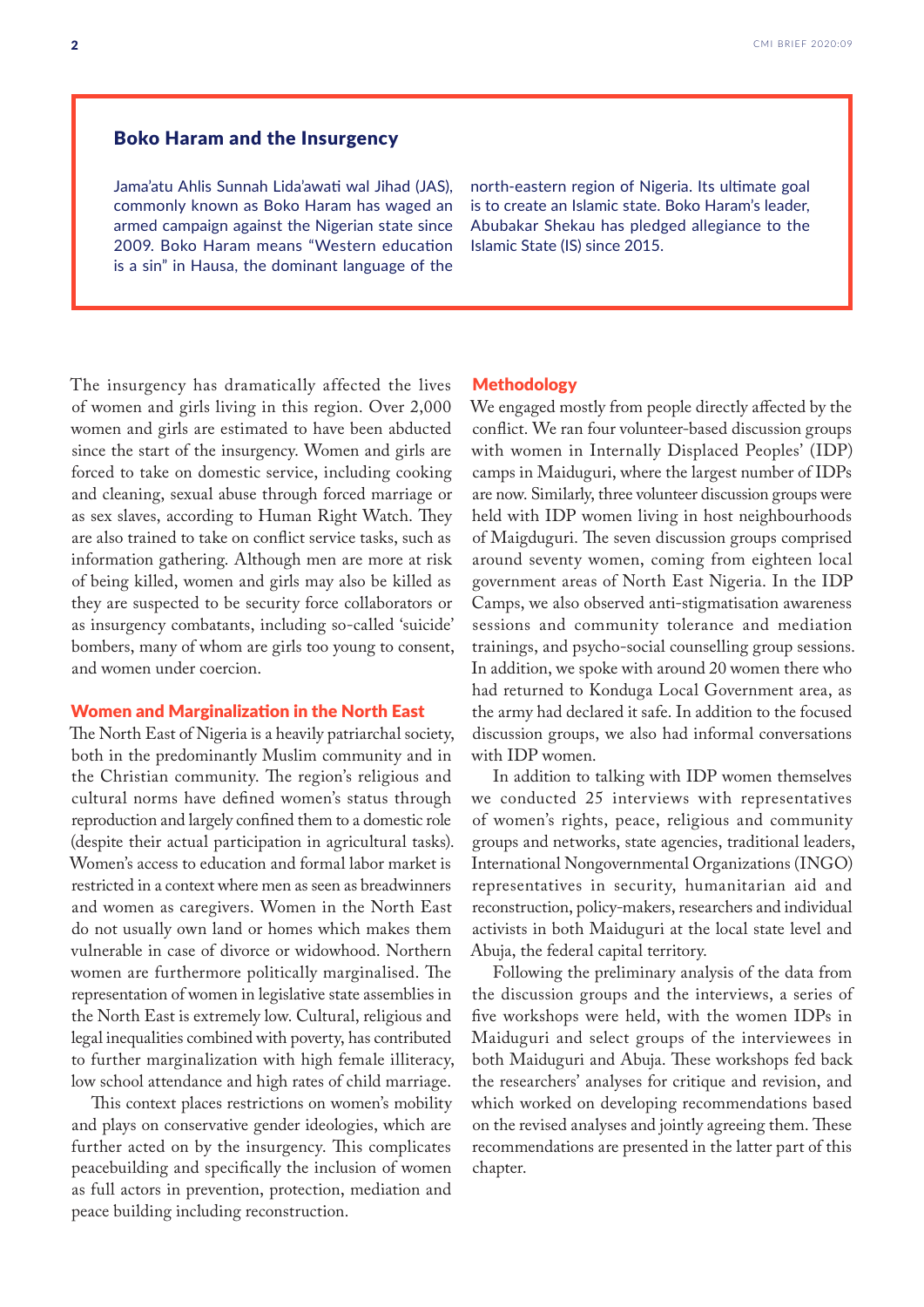## Women's informal peacebuilding

Insurgency and counter-insurgency have dramatically changed the lives of thousands of women and girls, casting them voluntarily, by force or for lack of other options into new, evolving roles outside the domestic sphere. Some women fight against Boko Haram within local vigilante units, like the kungiyar marhaba (hunters'association) and notably the Borno state-based Civilian Joint Task Force (CJTF). Others play critical roles in relief and reconciliation, while many displaced by fighting find themselves with new responsibilities as heads of households.

Despite the changing role of women, they are still largely marginalized from political decision-making processes. Two IDPs interviewed by the authors in 2018 stated that;

"We the women are side lined in all the process of either peacebuilding or planning of anything that will bring development in the town. We the women need to voice out until someone hear our cry, and come to our rescue in Konduga and beyond."

 "To be frank with you the men, especially the camp leaders never involve the women leaders in the camp when issues of peace building are discussed, they believed their words are final"

Although northern Nigerian women (Christian as well as Muslim) are often are stereotyped as marginalized and portrayed as victims, the new roles women are taking in the context of violent terrorism is creating counter-narratives were women demonstrate agency through informal peacebuilding activities. Some women courageously buy time for men and boys to escape when Boko Haram attacks their community. They also hide men and boys, including dressing them as women/girls to facilitate their escapes, and smuggle them to safety. Although women have largely been excluded from peacebuilding discussions, women have negotiated with Boko Haram at the local level to have abductees returned and even offered themselves in exchange for their children. Others try to bring Boko Haram and government officials to the negotiating table such as Aisha Wakil and Hamsatu Al Amin have done.

Women in Borno have organised and participated in numerous marches, ralllies, campaigns and protests to draw attention to abuses, demand participation and action for peace. One of the most widespread actions they took involved the Bring Back Our Girls (BBOG) campaign. Meant to be a one-day march in 2014 to bring back the Chibok school girls, the movement includes a call to bring all girls and women home. In addition to

the work in the North East itself, for the last five years BBOG has held weekly sit in in Abuja, numerous events in Lagos, Ibadan, Kaduna and other cities of Nigeria, as well as mobilising an global virtual campaign. Women's organisations are also mediating and building community support for returned abductees who are pregnant/having children whose fathers are/were in Boko Haram. There is a stigma, especially for women who have children born to Boko Haram fathers, even if the pregnancy was against their will. This is a major obstacle to reintegration into community life, which women actively work to change. Their work seem to bear some fruits as an IDP stated in an interview that;

"I will accept her and the child, because she is my daughter, and was forcefully taken away from home by the insurgents. No matter what condition she enters she is still my daughter. I will accept her and take care of her like I use to do, when life was normal with us in Bama".

The same interviewee stated that he would take back his wife if she is abducted by Boko Haram, but he would not accept the baby;

"the truth is that I will not accept the baby. I know the baby is innocent, but I will not have peace of mind if I see him/her".

Advocacy against stigma and reintegration of abductees is a major topic on the agenda inside and outside of the camps, but also other issues are dealt with. These include: economic support for families whose fathers/husbands were killed, injured or missing, as well as humanitarian relief for those displaced in general; organising capacitybuilding for making a livelihood for women – sometimes being able to include also (very) small capital grants so that the trainees can actually use the capacity building; caring for 'separated children' including orphans, and working with 'gang youth.' This work is conducted by local women's organizations such as Women in New Nigeria (WINN), the Borno Women's Development Initiative, the University of Maiduguri Muslim Women's Group, the Borno State Christian Association women's wing, Hope in Legislative for the vulnerable and marginalised, Al Ansar, Hope for All Foundation. Some projects are also carried out by international NGOs active in the area, like the Norwegian Refugee Council and Search for Common Ground.

However, Nigerian women's organisations, both national and especially state and local community associations, are badly under-resourced. In the current context in Borno state and local women's organisations were doing the work described above with very small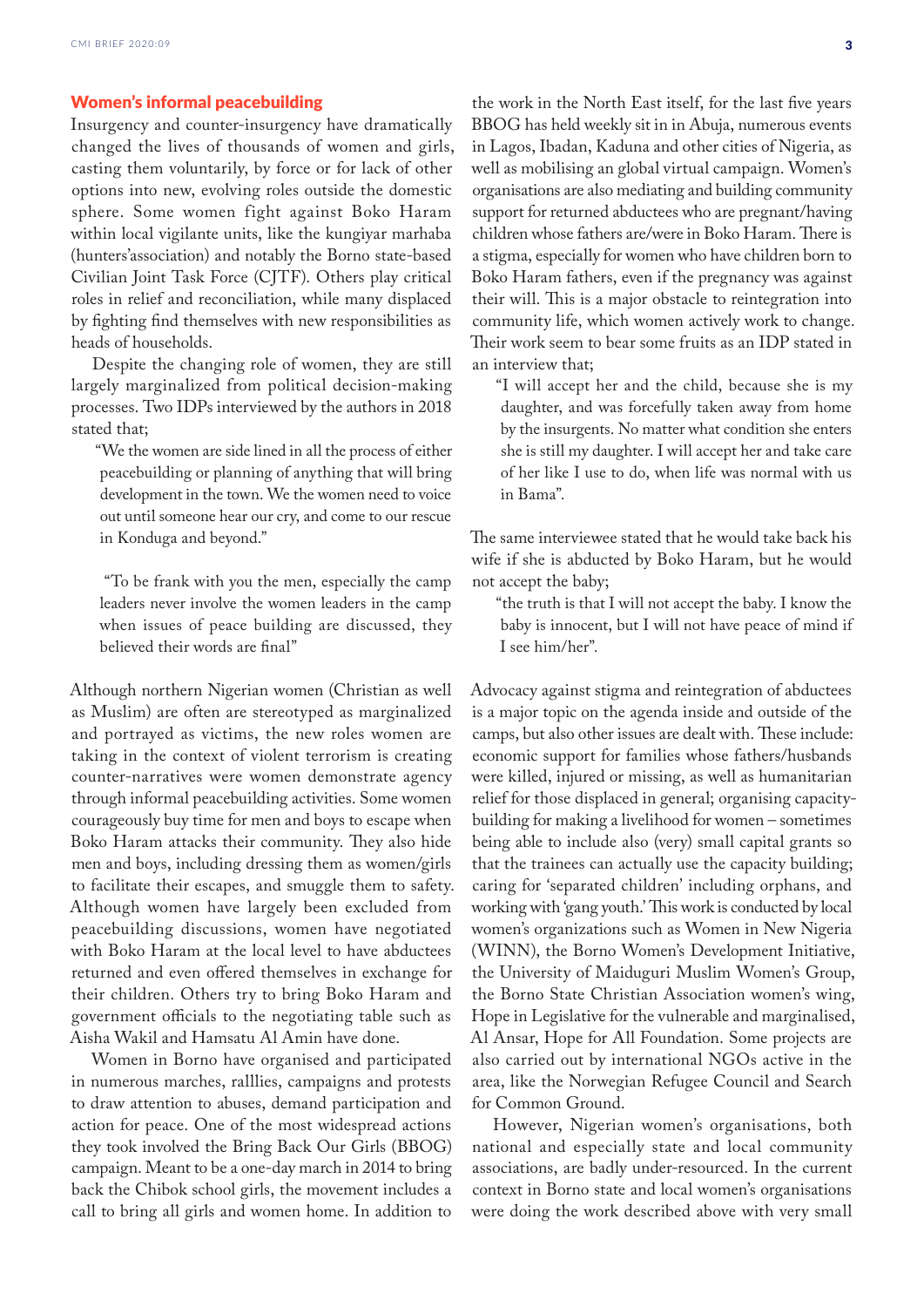funds, often through donations through connections and contexts. When the INGOs came in, with their donor aid, they were given privileged access to IDP camps and set up their own projects and programmes – often ignoring the work that had been done previously and hiring (at much higher salaries) women to work on the INGO programmes.

#### Sexual and domestic violence

The violence and brutality of Boko Haram is a major cause of insecurity, but there is also a growing concern among IDP women in the region regarding sexual exploitation and domestic violence. Household gender relations have changed as women's economic contributions to household maintenance, to a large extent through informal work, became more clearly needed and more visible. This change in status has led to what a reported increase in violence against women within the household, because men feel their masculinity threatened.

But the violence also extends to the insecurity within the IDP camps. Supposedly a safe haven, corruption in the distribution of limited humanitarian supplies and abuse of power by members of security forces and camp staff inside the government controlled IDP camps renders women vulnerable. Stories emerging from our interviews confirm that security force members too often require sexual 'favours' before granting exit passes from camps to women or reduce their misappropriation of food and supplies intended for camp residents. IDP women inside the camps have started to voice their concerns about both coerced sex and 'sex for money.' An IDP from Dalori camp interviewed for this study noted that;

 "from my experience in the IDP camp in the last three years, I have realised that the security personnel attached to the camp use their position to molest young girls and even older ones whenever there are materials to be distributed".

Another IDP from Teacher's Village IDP Camp stated that;

"The problem many of us are facing is the harassment by the security personnel in our camp. If we want to go out of the camp and have to get permission from them, we are asked to go to a room to collect a pass and most times we are sexually assaulted"

Organisations like Baobab for Women's Human Rights Borno state branch have taken this up and demanded accountability.

Poverty and inability to procure food for their families also made girls more vulnerable to child marriage and women increasingly vulnerable to solicitation and sexual exploitation in exchange for food or other assistance. Organizations such as the Centre for Women and Adolescents and Women's Rights Advancement and Protection Alternative have been active against domestic violence and child marriage. For example, they try to sensitise the parent in the community on the harmful effects of child marriage, such as negative health consequences. Sensitizing sessions target parents as well as the girls at risk.

Added to that, the legal framework is lacking. None of the six states in the North East geo-political zone have enacted the Violence Against Persons Prohibition Act, passed at Federal level in 2015, after fourteen years of campaigning nationally by women's rights and gender activists, including women from North East Nigeria. Legal reform is seen as an important step in protecting women from gender based violence.

#### Women Organizing across Religious Divides

Boko Haram has attacked both Christians and Muslims, convincing women's organizations to combine forces to find ways to create more tolerant communities and build peace. A Network of Civil Society Organizations in Borno State (NECSOB), directed by a woman Fatima Shehu Imam, mobilized along inter-faith lines to provide humanitarian aid and assistance to victims of the insurgency. Women's organizations throughout the northern states affected by Boko Haram attacks have built alliances across religious differences, including to protest abduction of girls and women. Blessing Mshelia from the Women's Wing of the Christian Association of Nigeria interviewed in this study stated that;

"Christians and Muslims have to come together and pray and fight the menace of the insurgence (Boko Haram). Now we are making them accept even their women who were impregnated by the Boko Haram, because it was not their deeds, but the terrorist deeds. Interfaith-dialogue is one of the way for Christians and Muslims to come together and plan how to bring out the truth to each other, and achieve a deal on peace and sustain it, without allowing any lies to disrupt the peace process that is being built".

Indeed, working across sectarian divides had long been a strategy of the women's movement – both at national level as with their participation in the Legislative Advocacy Coalition Against Violence Against Women, for the passage of the 2015 Violence Against Persons (Prohibition) Act (VAPP), and at state level in continuing to push for local state adoption of the federal VAPP Act, and, in peace work, for example, Borno state was the first to develop a State Action Plan for the implementation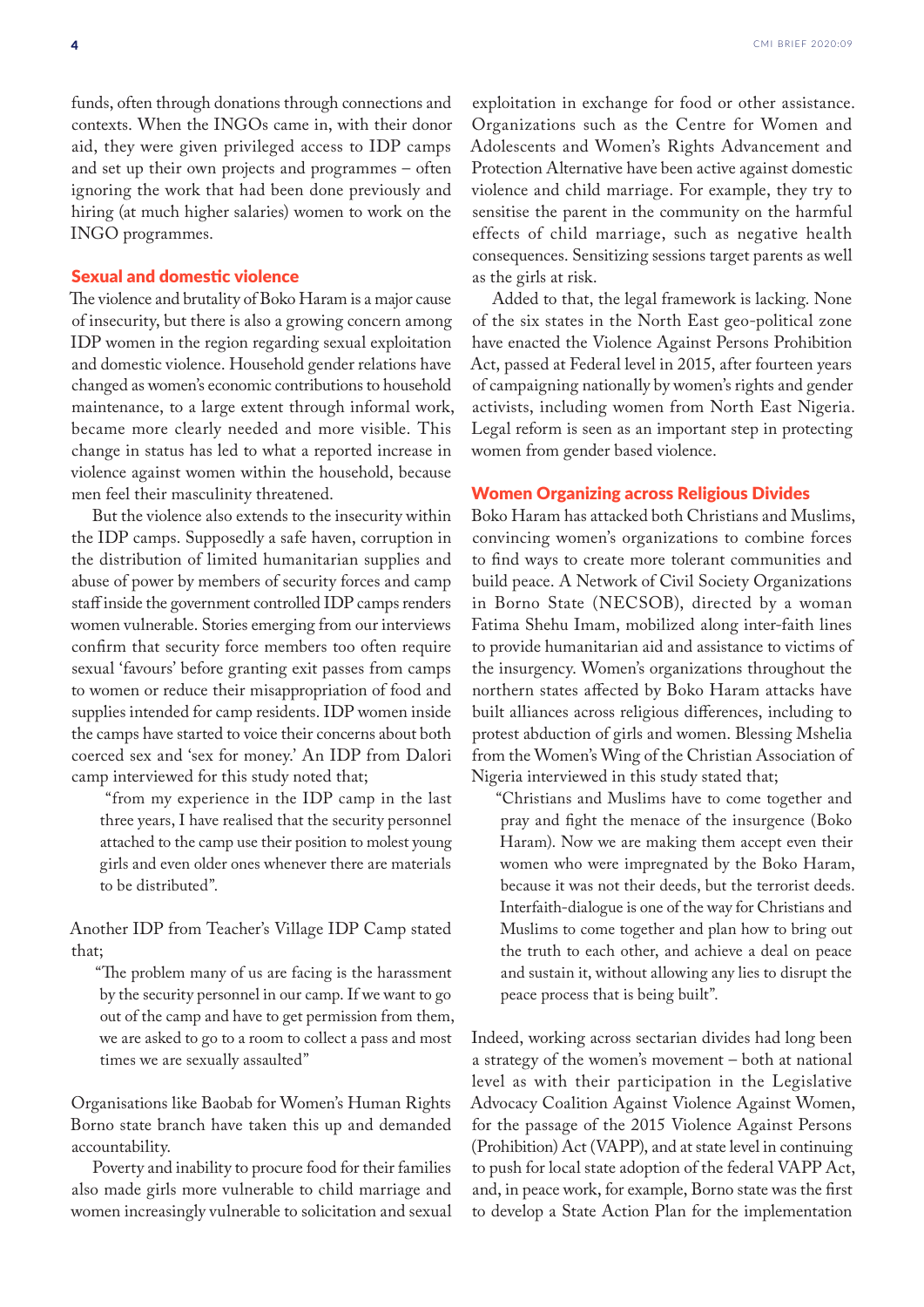of UNSCR 1325 on ensuring women's participation in peace-making. In all of these women in the North East (as elsewhere in Nigeria) have come together across religious and other identity lines to defend and promote women's rights. The insurgency has now strengthened this, as Ms Mshelia explained;

"Boko Haram started with a cover of religion. The Christians developed a phobia because of killing of Christians, and it affected the relationship between Christians and Muslims. But it has been conceptualized that the problems affected many people, which is almost everybody. Now the relationship [of inter-religious cooperation] is coming back to life."

## **Conclusion**

The patriarchal context of the North East places restrictions on women's mobility and plays on conservative gender ideologies, which are further acted on by the insurgency. This complicates peacebuilding and specifically the inclusion of women as full actors in peacebuilding. Although women are largely seen as victims in need of protection, they are engaging in informal peacebuilding and through that demonstrating their agency and advocacy for a better future. Several of the women who participated in the study have started or joined women's rights and IDP organisations and become activists in their own right.

### Recommendations

Generally, there is a need to end the insurgency, ensure food security and livelihoods and development of a marginalized region of Nigeria. Such developments would entail positive effects on the population at large – including for women since the intersectional effects of gender discrimination with other forms of marginalisation and exclusion leaves women as a group in even more precarious conditions than men.

Specifically, for the benefit of women, the women (and men) in the study made the following recommendations:

The representation of women in politics more broadly, including in peacebuilding structures is low so there is a lack of female leaders speaking on behalf of women in decision-making. We recommend that the number of women represented in state assemblies and other decision-making structures in the North East regions should be increased. Also, women leaders should be appointed in camps and for IDPs in the communities.

- Women's rights and IDP organizations should be supported and enabled to build capacity. Although women in the North East region are resilient, their nascent organizations which have been born in a patriarchal, asset-poor and conflictual context is in need of resources, including capacity building, facilitating dialogue between women of different religions within the communities, IDP women, female politicians and women represented in government institutions, as well as for independent livelihoods.
- Women must be protected from gender-based violence, not only from Boko Haram, but also armed forces and state security, as well as within the communities, including domestic violence and child marriage. One important step is to push for and enact violence against women laws. This should come in tandem with campaigns to recognise women's rights to autonomy and to be free of violence, as well as anti-stigmatization campaigns and support for victims of gender-based violence, including abductees of Boko Haram.